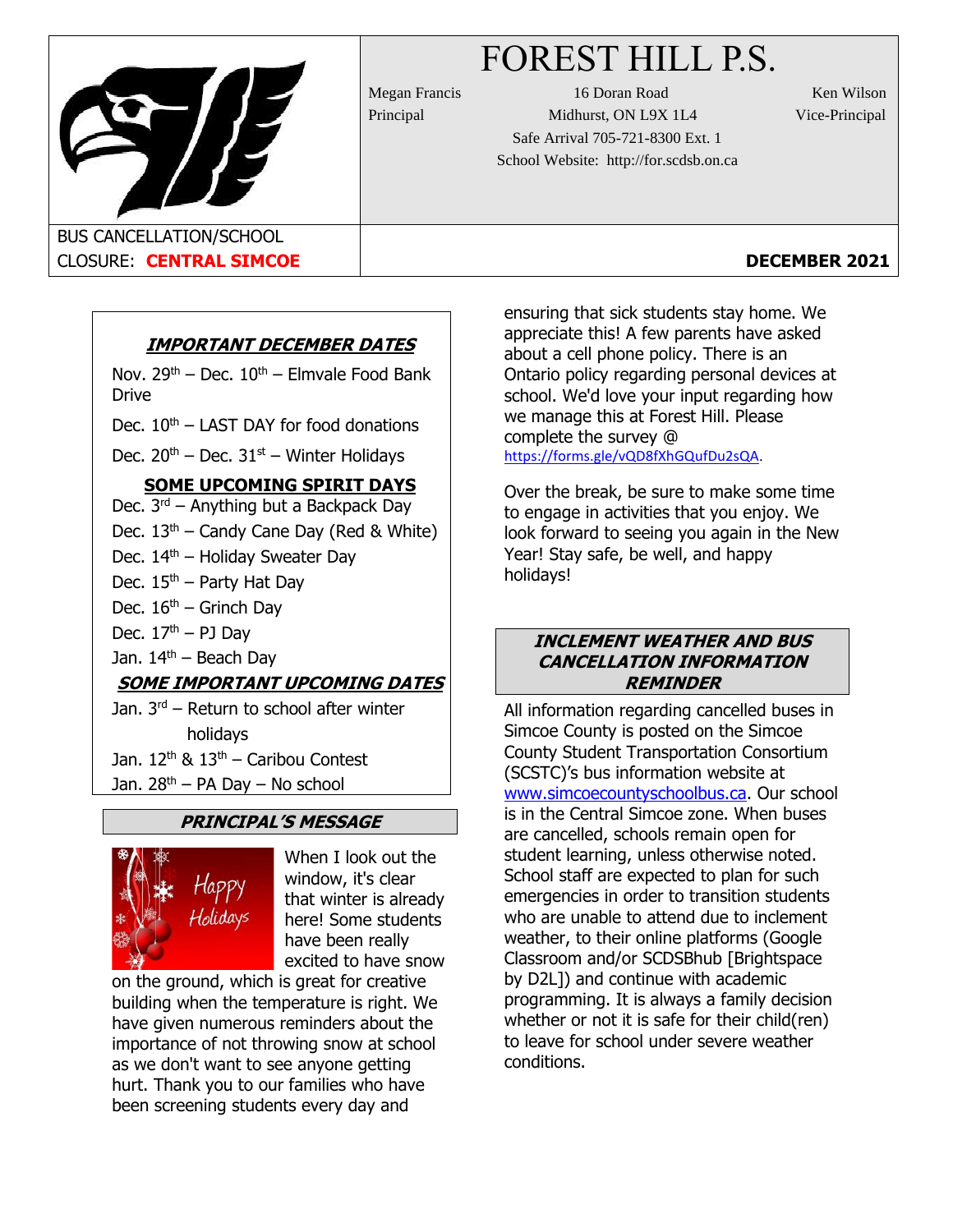The Consortium and bus operators try to make the decision to cancel school buses before 6 a.m. and make every effort to post announcements before 7 a.m. Inclement weather cancellations are effective for the whole day and buses cancelled in the morning will not run at the end of the day. You can follow the Consortium on Twitter [@SCSTC\\_SchoolBus](https://twitter.com/SCSTC_SchoolBus?ref_src=twsrc%5Egoogle%7Ctwcamp%5Eserp%7Ctwgr%5Eauthor) for bus cancellations and other information. You can also subscribe to receive bus delay notifications here:

<https://scstc.ca/Subscriptions/Login.aspx>.

#### **ATTENDANCE ON INCLEMENT WEATHER DAYS**

**Walker** - If your student is a walker and will not be attending on an inclement weather day, please call the Safe Arrival line.

**Bus Student (OPTED OUT)** - If your students usually take the bus but have **opted out** of using bus transportation this year, please call Safe Arrival to notify us if your student will not be attending. This assists the office staff not having to manually phone you to follow up on the absence.

**Bus Student** - If your student utilizes bus transportation you DO NOT need to contact the school if your child is staying home on an inclement weather day. We will automatically assume that your student will be at home.

#### **HONOURING COHORTS**

Please ensure if you are picking up your children from the Kiss N' Ride area, that you do not walk along the sidewalk across the front of the building. With snow and student movement, it becomes very congested for loading buses. Walk along the side of the building, cross in front of the buses and use the new sidewalk along the full length of our property. Alternatively, use the sidewalk at the edge of our Kiss N' Ride driveway. Please do not walk on the road where possible due to dangerous driving conditions.

Continue to honour that students are not to be on property prior to 8:55 AM and parents are not permitted to pick up FDK students until 3:20 PM.

# **SAFE ARRIVAL**



**Please ensure that you call the safe arrival phone line (721-8300, press 1) if your** 

**student(s) is/are absent or will be late.** Make certain that you ring the doorbell to sign your child in/out with the office to ensure your child's whereabouts is communicated clearly! We will be calling contacts for students with an unexplained absence.

Parents are asked to arrange appointments, transportation changes, and materials for drop off before school, as **classes will not be interrupted until the nutritional breaks at 10:50 & 1:10.** This is to protect instructional time. We appreciate your cooperation.

#### **CHRISTMAS CHEER**

The annual Forest Hill Holiday Food Drive has begun!!

This year we are trying "ITEM DAYS." On every day of our collection period, there has been a theme. Students have been encouraged to bring the highlighted item for that day, but any donation is welcome, any day.

Nov. 29 - Toilet paper, paper towels Nov. 30 - pudding or gelatin mix, cake, cookie, brownie mixes (boxed is preferable) Dec. 1 - Hygiene items (toothbrushes, toothpaste, baby wipes, shampoo, conditioner, deodorant, body wash, etc.) Dec. 2 - Hamburger or Tuna Helper Dec. 3 - Soda crackers or snack crackers Dec. 6 - Sidekicks or similar packaged side dish items Dec. 7 - Cookies Dec. 8 - Canned vegetables - green or yellow beans are popular Dec. 9 - Canned stew Dec. 10 - Canned soup - vegetable and cream of mushroom are popular All items must be into the school by Friday, December 10th. Volunteers from the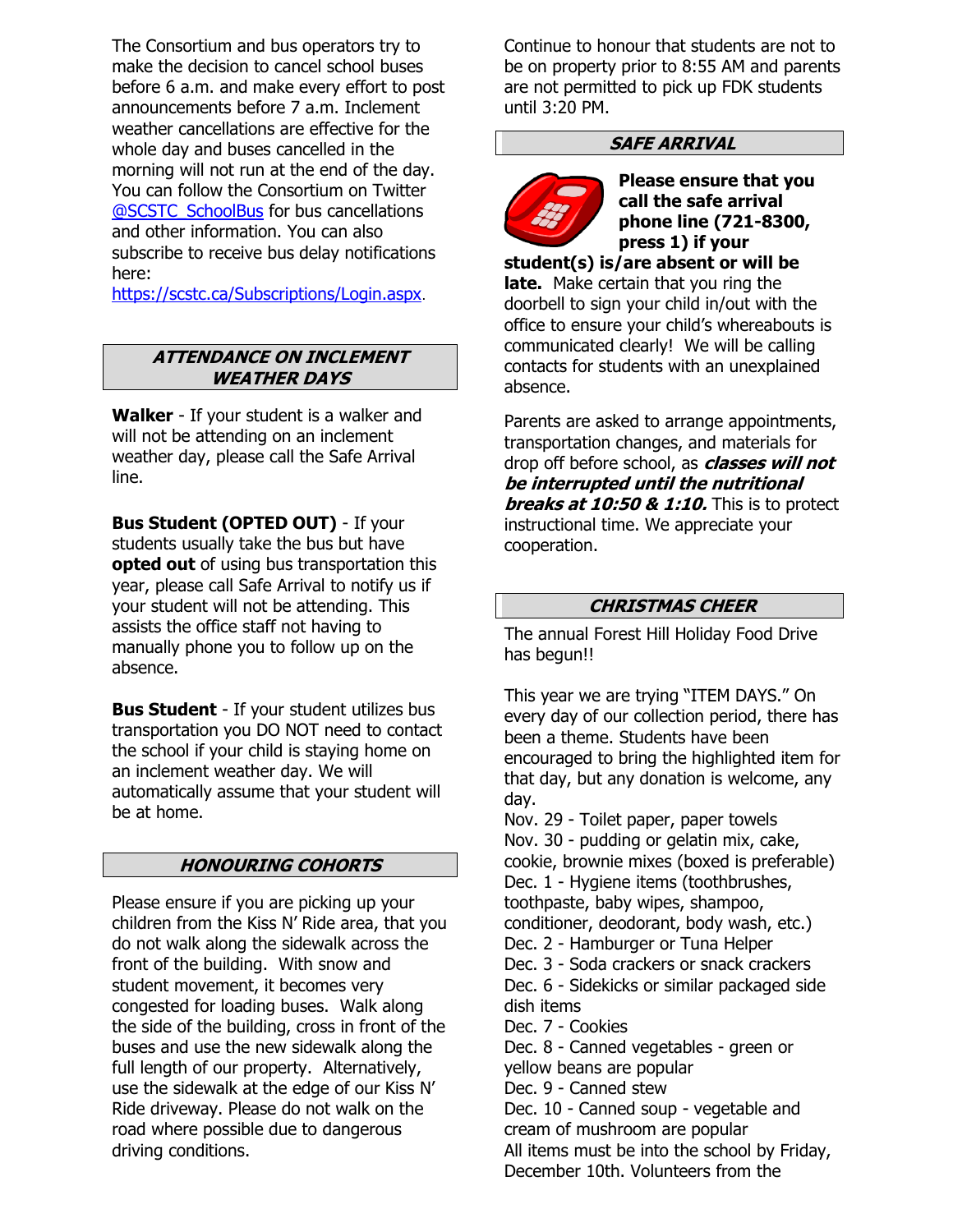Elmvale & District Food Bank will be coming to Forest Hill the next week to pick up the food items.

Please know that students are not being asked to go door-to-door to collect donations from neighbours and/or strangers. We realize that holiday time is approaching and families will give what they can, within their means. The area food banks that we coordinate with are so grateful for ANY donations that come their way. Thank you for your generosity in the past and in the future.

Some families prefer to send in a monetary donation to organizations. If you would like to make a donation to EITHER Barrie & District Christmas Cheer OR Elmvale & District Food Bank, a link to their fundraising web pages will be posted on the school website at the end of November. Thank you in advance for your generous support of these worthy causes.

# **CARIBOU CONTEST**

The Caribou Math Contest is a worldwide online math contest that is held 6 times in the school year. Contests are offered for Grades 2, 3/4 , 5/6, and 7/8. Forest Hill completed the second round during the second week of November. The top 3 finishers for each level are: Grade 2: Julian Q, Ryan J., Ben H., & Theo P.

Grade ¾: Julia K., Reid K., & Emma H. Grade ⅚: Alora L., Bennett Y., & Callum S.

Grade ⅞: Katelyn B., Ewan V., & Issa B.

The Caribou Cup is the cumulative results of ALL the Caribou Contests in one school year. Each student's ranking in the Caribou Cup is determined by their performance in their best 5 out of 6 contests through the school year. The Caribou Cup standings after 2 contests are: Grade 2: Colton M., Julian Q., & Michaela W.; Grade 3/4: Julia K., Mitchell B., & Marcus N.; Grade 5/6: Alora L., Callum S., Bennett Y., Daniel D., & Lily P; Grade 7/8: Loghan M., Nathan M., & Magdalena Z.Updated rankings will be available in the February newsletter. The next Caribou

Contest is January 12 & 13. Good luck, Thunderbirds!

# **SCDSB NEWS**

**Daily COVID-19 self-assessment** All students and staff are required to complete the daily COVID-19 selfassessment prior to entering SCDSB schools and buildings, using the provincial selfassessment tool. Students or staff with symptoms must stay home from school. To access the COVID-19 self-assessment tool, please visit [https://covid-](https://covid-19.ontario.ca/school-screening/)[19.ontario.ca/school-screening/.](https://covid-19.ontario.ca/school-screening/)

#### **Updates to the School Screening Tool for the 2021-22 school year - International travel**

Recently, the [COVID-19 school and child](https://can01.safelinks.protection.outlook.com/?url=https%3A%2F%2Fcovid-19.ontario.ca%2Fschool-screening%2F&data=04%7C01%7Cafarrell%40scdsb.on.ca%7Cf7af1515da514fb5da6808d99a358863%7C573d7e64d5434fd8b3da0c64adc4eb35%7C1%7C0%7C637710376967295545%7CUnknown%7CTWFpbGZsb3d8eyJWIjoiMC4wLjAwMDAiLCJQIjoiV2luMzIiLCJBTiI6Ik1haWwiLCJXVCI6Mn0%3D%7C1000&sdata=0%2Fcpi7wGQBdSYOhcYDF4Kq%2FUsjD4Cn4Ie%2BSKwOc826E%3D&reserved=0)  [care screening tool](https://can01.safelinks.protection.outlook.com/?url=https%3A%2F%2Fcovid-19.ontario.ca%2Fschool-screening%2F&data=04%7C01%7Cafarrell%40scdsb.on.ca%7Cf7af1515da514fb5da6808d99a358863%7C573d7e64d5434fd8b3da0c64adc4eb35%7C1%7C0%7C637710376967295545%7CUnknown%7CTWFpbGZsb3d8eyJWIjoiMC4wLjAwMDAiLCJQIjoiV2luMzIiLCJBTiI6Ik1haWwiLCJXVCI6Mn0%3D%7C1000&sdata=0%2Fcpi7wGQBdSYOhcYDF4Kq%2FUsjD4Cn4Ie%2BSKwOc826E%3D&reserved=0) was updated to reflect the return to school requirements for students who are returning from international travel. Individuals who are unvaccinated and returning from international travel may not attend school or child care for 14 days upon their return. For further clarity, while unvaccinated children and those under the age of 12 are exempt from federal quarantine if they travelled with a fully vaccinated companion, they may not attend school or child care for 14 days upon their return. Individuals with all other quarantine exemptions (e.g. travelling for cross-border custody arrangements, travelling for medical treatment) may continue to attend school or child care.

# **Considerations prior to travelling this winter**

Is your family is thinking of travelling this winter? Here are some things to consider before you make the arrangements:

- 1. Learn about travel advisories related to COVID-19 where you are headed, before leaving - <https://bit.ly/3Czlk5I>
- 2. Be sure you understand how the Quarantine Act applies to travelers arriving back in Canada <https://bit.ly/3HAlOft>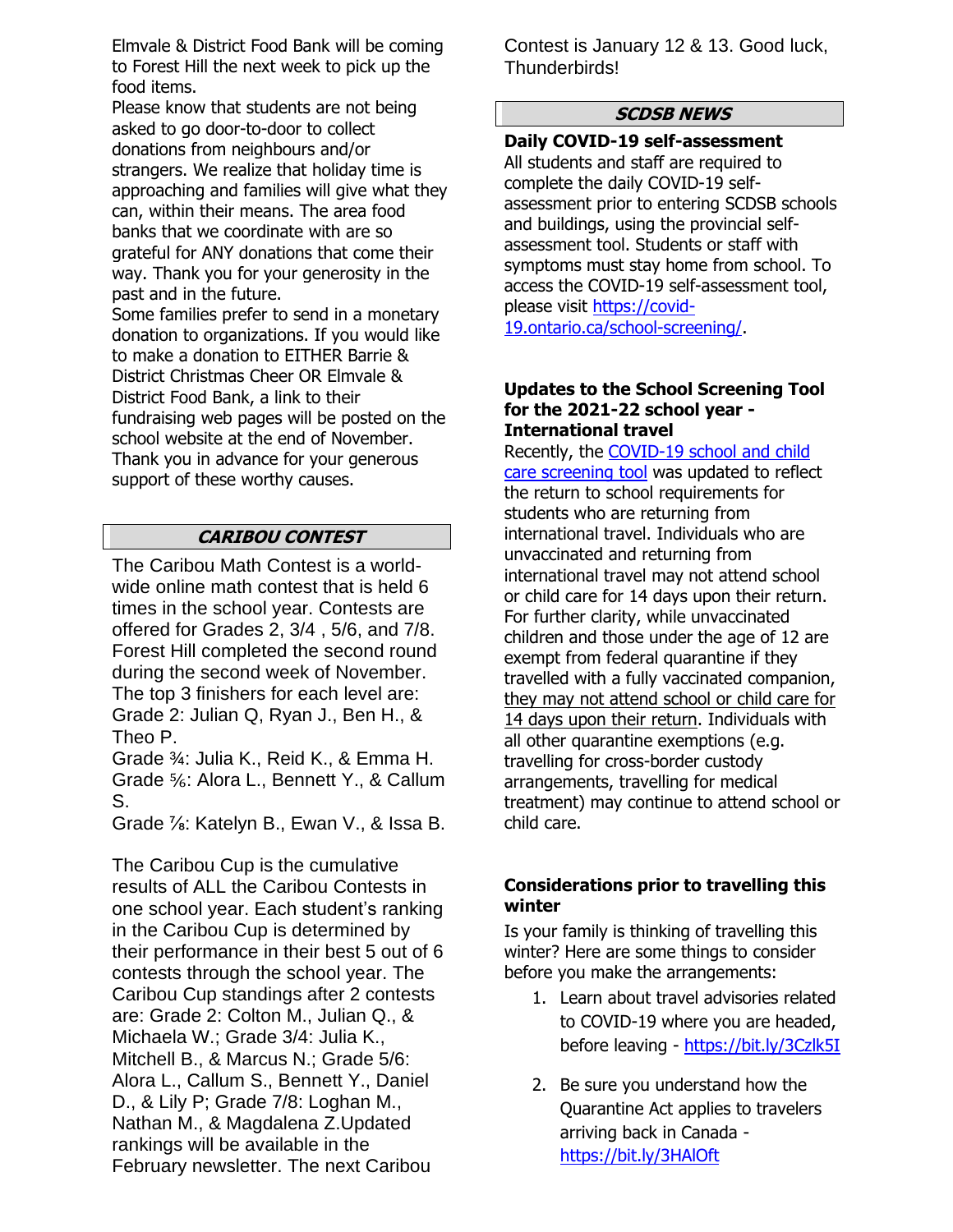Students who have travelled outside of Canada must self-isolate for 14 days if they do not qualify for a federal quarantine travel exemption. Your child's ability to return to school after travel outside of Canada will depend on whether or not they are fully vaccinated. If they are fully vaccinated, they may be exempt from federal quarantine. If they are not fully vaccinated, they are not to attend school/child care for 14 days, even if they traveled with a vaccinated companion.

A reminder that all students must complete the [COVID-19 Screening Tool](https://can01.safelinks.protection.outlook.com/?url=https%3A%2F%2Fcovid-19.ontario.ca%2Fschool-screening%2F&data=04%7C01%7Cafarrell%40scdsb.on.ca%7C18532d912f724ba97f3608d9aac26996%7C573d7e64d5434fd8b3da0c64adc4eb35%7C1%7C0%7C637728574250521199%7CUnknown%7CTWFpbGZsb3d8eyJWIjoiMC4wLjAwMDAiLCJQIjoiV2luMzIiLCJBTiI6Ik1haWwiLCJXVCI6Mn0%3D%7C3000&sdata=EPyHQKA7qmDazgdoqjOncQqim7R%2BGvJiVsYSSsE6ybU%3D&reserved=0) before going to school each day. This includes questions related to travel and guidance for those who have travelled. More information can be found on the Government of Canada website: [https://bit.ly/3ctaLqa.](https://bit.ly/3ctaLqa)

Information provided by the Simcoe Muskoka District Health Unit

#### **CHARACTER ATTRIBUTE FOR THE MONTH OF DECEMBER**

Empathy - we strive to understand and appreciate the feelings and actions of others.



More information about character education can be found here:

[www.scdsb.on.ca/about/character\\_education](http://www.scdsb.on.ca/about/character_education)

# **Standards of behaviour and consequences for student action related to racism, bias or hate**

At the SCDSB, we are committed to maintaining safe, inviting and supportive school environments, and recognize that all students have the right to be safe, and feel safe, in our schools. With this right comes the responsibility to contribute to a positive school climate.

We want you to know that any incident of racism, bias or hate will not be tolerated. Any such incident is treated very seriously with immediate action and consequences in accordance with the requirements of the **Education Act, and consistent with our** values and obligations under the Ontario Human Rights Code.

Students who engage in acts of racism, bias or hate will face severe consequences as a result of their actions. Please take a moment to review the [SCDSB Code of](https://scdsb.on.ca/elementary/safe_schools)  [Conduct](https://scdsb.on.ca/elementary/safe_schools) with your child(ren). The Code of Conduct sets clear standards of behaviour and specifies consequences for student actions that do not comply with these standards.

We are dedicated to educating our students and staff about the injustice and impact of systemic racism. We continue to work with students, staff, parents/guardians and community partners to ensure that our schools are the safe places they are intended to be for all students.

# **Grade 1 French Immersion information**

The Simcoe County District School Board (SCDSB) offers French Immersion (FI) at select schools throughout Simcoe County beginning in Grade 1. The goal of the FI program is to enable students to communicate in French with a high level of proficiency, enabling them to function with ease in both French and English. Upon graduation from the program, students will communicate in French with confidence in a wide variety of real-life situations.

The SCDSB board-wide electronic application dates for the Grade 1 FI program for all sites will be **Wednesday, Dec. 1, 2021,** beginning at **9 a.m.** and ending at **4 p.m.** on **Friday, Dec. 17, 2021**. Consistent with last year's process, the online FI application process will be a randomized lottery system. To access the FI application form, visit: <https://bit.ly/3c0Md7K>

#### **Change of Learning Mode Requests**

As previously communicated to SCDSB families in May 2021, Simcoe County District School Board (SCDSB) elementary school families are being provided an additional opportunity to request a change in learning mode (In-Person or Learn@Home) for their child(ren), where available space exists for Term 2 (February 22 to June 30, 2022).

As you are aware, the Ministry of Education directed school boards to develop plans for the 2021-2022 school year that included both In-Person and Learn@Home options, as well as flexible and responsive options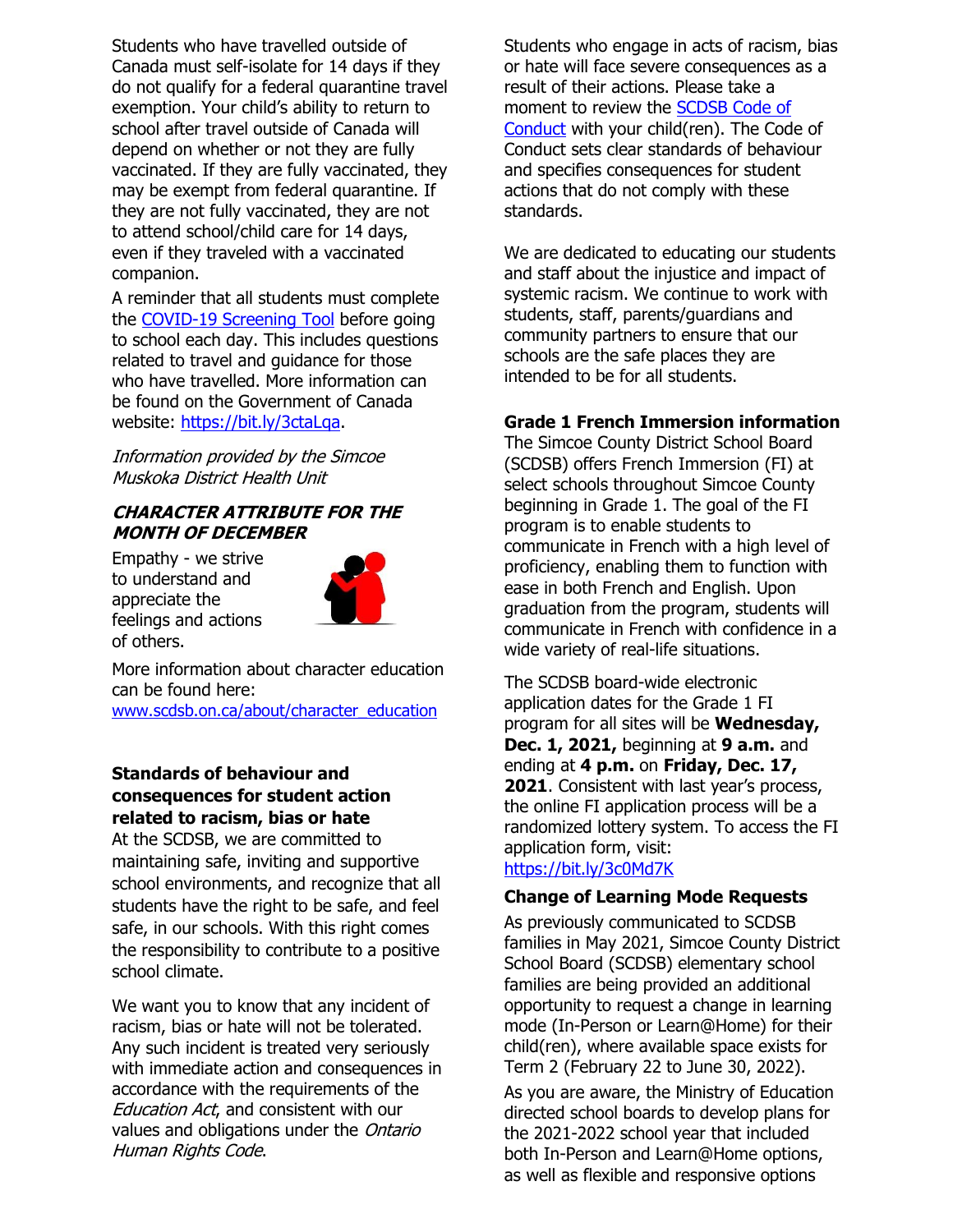should the need arise for schools to pivot based on local public health conditions. Operating successful instructional programs for both In-Person and Learn@Home programs requires considerable coordination and planning, taking into account multiple factors such as existing enrolment, school composition, continuity of cohorts and collective agreements.

While it is expected that the vast majority of elementary students will remain in their existing learning mode for the remainder of the school year, the SCDSB recognizes that individual situations may have changed; therefore, SCDSB families will be provided with the opportunity to request a change to their child(ren)'s mode of learning effective February 2022, where available space exists.

Families requesting a change of learning mode from Learn@Home to In-Person learning are asked to contact their child(ren)'s home school directly prior to December 10, 2021, to discuss whether space is available to accommodate their request.

Families requesting a change of learning mode from In-Person to Learn@Home are asked to complete an online request form. The online form will be emailed to families on Monday December 6 and be available from Monday December 6 at 9 a.m. and close Friday December 10 at 4 p.m. It will also be available on the SCDSB's public website [\(www.scdsb.on.ca\)](http://www.scdsb.on.ca/).

# **The deadline to request a change of learning mode is December 10, 2021.**

It is important to note, requests for a change of learning mode will only be accommodated where available space exists.

**When buses are cancelled, schools remain open for student learning, as in previous years. It is always a family decision whether or not it is safe for your child(ren) to leave for school under severe weather conditions.** 

The SCSTC and bus operators try to make the decision to cancel school buses before 6 a.m. and make every effort to post announcements before 7 a.m. Inclement

weather cancellations are effective for the whole day and buses cancelled in the morning will not run at the end of the day. You can follow the Consortium on Twitter [@SCSTC\\_SchoolBus](https://twitter.com/SCSTC_SchoolBus?ref_src=twsrc%5Egoogle%7Ctwcamp%5Eserp%7Ctwgr%5Eauthor) for bus cancellations and other information. You can also subscribe to receive bus delay notifications here:

<https://scstc.ca/Subscriptions/Login.aspx>

# **Math @Home parent series**

Thank you to everyone who completed the parent survey. The winners of the prizes will be notified in January. The SCDSB math department is offering three evening virtual sessions for caregivers of SCDSB students. These sessions will focus on practical and fun ways to support students with their mathematics learning and engagement at home. Participants will receive a math pack of resources to use at home, and must preregister for each of the sessions by visiting this link:

[https://bit.ly/SCDSBMathAtHomeRegistration.](https://bit.ly/SCDSBMathAtHomeRegistration)

# **Having fun with math facts @Home**

Tuesday, Feb. 17, 2022 7 to 8 p.m.

This session will explore practical, intentional, and fun ways to practice math facts at home. Participants will leave with ideas, games, and activities to support their child in becoming fluent with their math facts.

#### **Making math connections @Home** Thursday, March 24, 2022

7 to 8 p.m.

This session will explore where we find numbers, patterns, measures, and shapes in our daily lives.

Participants will learn about practical ways to help their child notice and wonder about the math in their world.

#### **Problem solving @Home**

Wednesday, April 26, 2022 7 to 8 p.m.

This session will explore how to encourage children to be active thinkers and problem solvers, both in math and around the house. Participants will learn about how solving problems at home can help their children solve problems in math class.

Participants must pre-register for the sessions they wish to attend. Registered